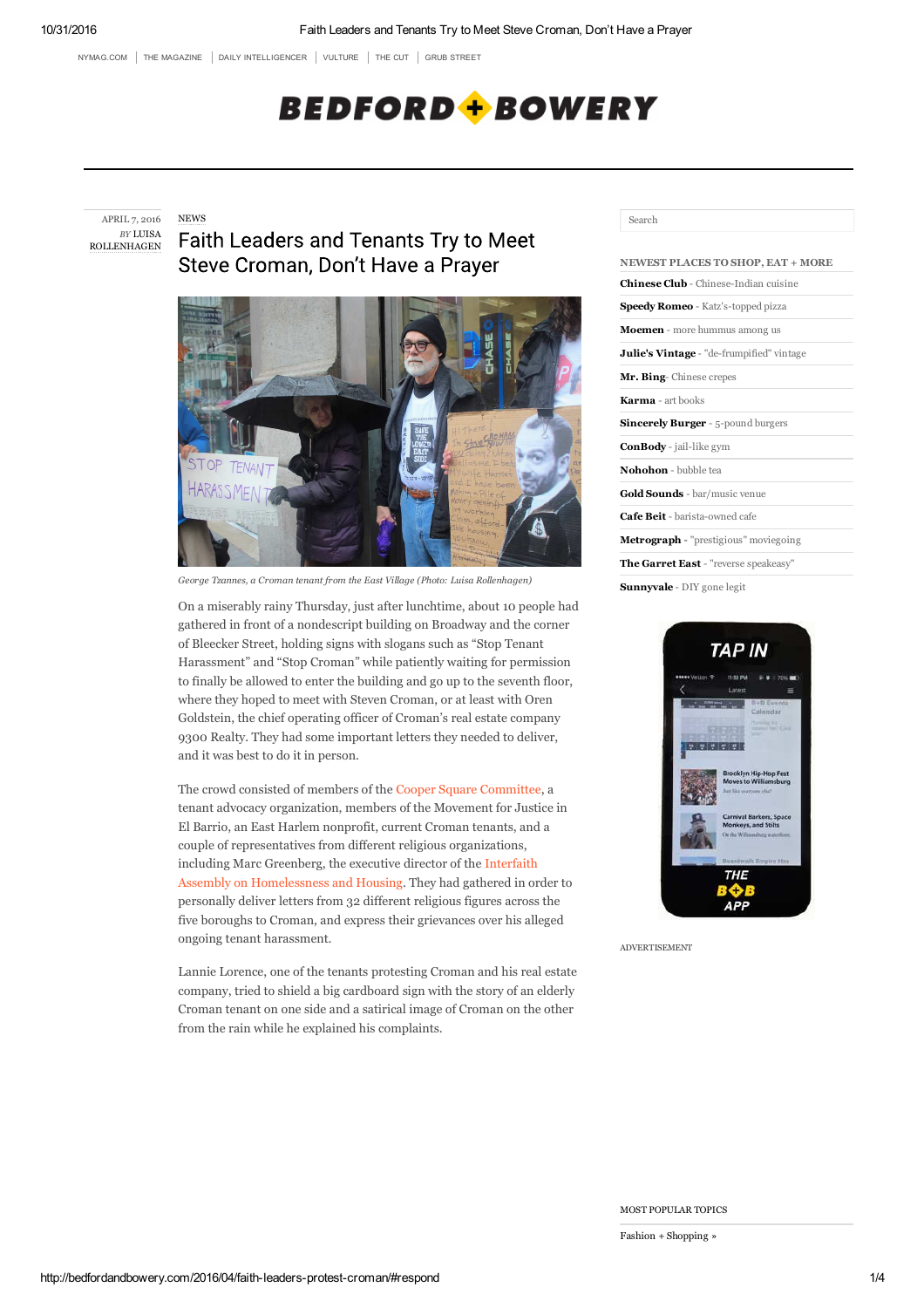# 10/31/2016 Faith Leaders and Tenants Try to Meet Steve Croman, Don't Have a Prayer



*(Photo: Luisa Rollenhagen)*

"I'm rent-stabilized, and [Croman's company] has been harassing me to get out," Lorence, who lives in a Croman-owned building on 23rd Street, said. "They brought this frivolous lawsuit against me saying that I haven't been paying rent," a claim he asserted was not true at all. "They've been very abusive in taking people to court," he said, adding that threatened lawsuits were allegedly a common follow-up after previous attempts at removing tenants from rent-controlled and rent-stabilized buildings through low buy-outs, heat and gas cuts, and constant, seemingly pointless construction. "[Croman] will try anything he can to scare you."

Bernarda Flores, a member of El Barrio and a tenant of a Croman-owned building on 108th Street, recounted a similar story. "We were called to court and told that we owed rent," she said, explaining that a courtappointed lawyer eventually looked over Flores' paperwork and determined that she, in fact, did not owe rent. Now Flores was seeking legal action in the New York Housing Court against Croman's initial summons.

Croman is surely no stranger to this kind of publicity: in 2014, the New York State Attorney General launched an investigation against him regarding charges of using illegal methods to remove rent-stabilized tenants from his properties, and he has made *The Village Voice*'s list of New York City's worst landlords twice (once in 1998 and then again in 2014). There's a Croman Tenants' Alliance, which gives legal and practical tips to Croman tenants, as well as a Stop Croman Coalition.



*Marc Greenberg reading from some of the letters (Photo: Luisa Rollenhagen)*

Yonatan Tadele, the housing organizer at Cooper Square Committee, which had helped co-organize today's event, hoped that the letters would lead to "tangible improvement." He added that "this action has been in the works for a few months now," and that Juan Haro, the director of El Barrio, came up with the idea of asking various religious leaders to submit letters in order to achieve a response from Croman.

| Arts $+$ Culture $\ast$ |  |
|-------------------------|--|
| Housing + Development » |  |
| Crime + Community »     |  |
| Bars + Restaurants »    |  |



#### ABOUT B + B

Bedford + Bowery is where downtown Manhattan and north Brooklyn intersect. Produced by NYU's Arthur L. Carter Journalism Institute in collaboration with *New York* magazine, B + B covers the East Village, Lower East Side, Williamsburg, Greenpoint, Bushwick, and beyond. Want to contribute? Send a tip? E-mail the editor.

#### GET OUR DAILY NEWSLETTER

*Enter your email address* SIGN UP